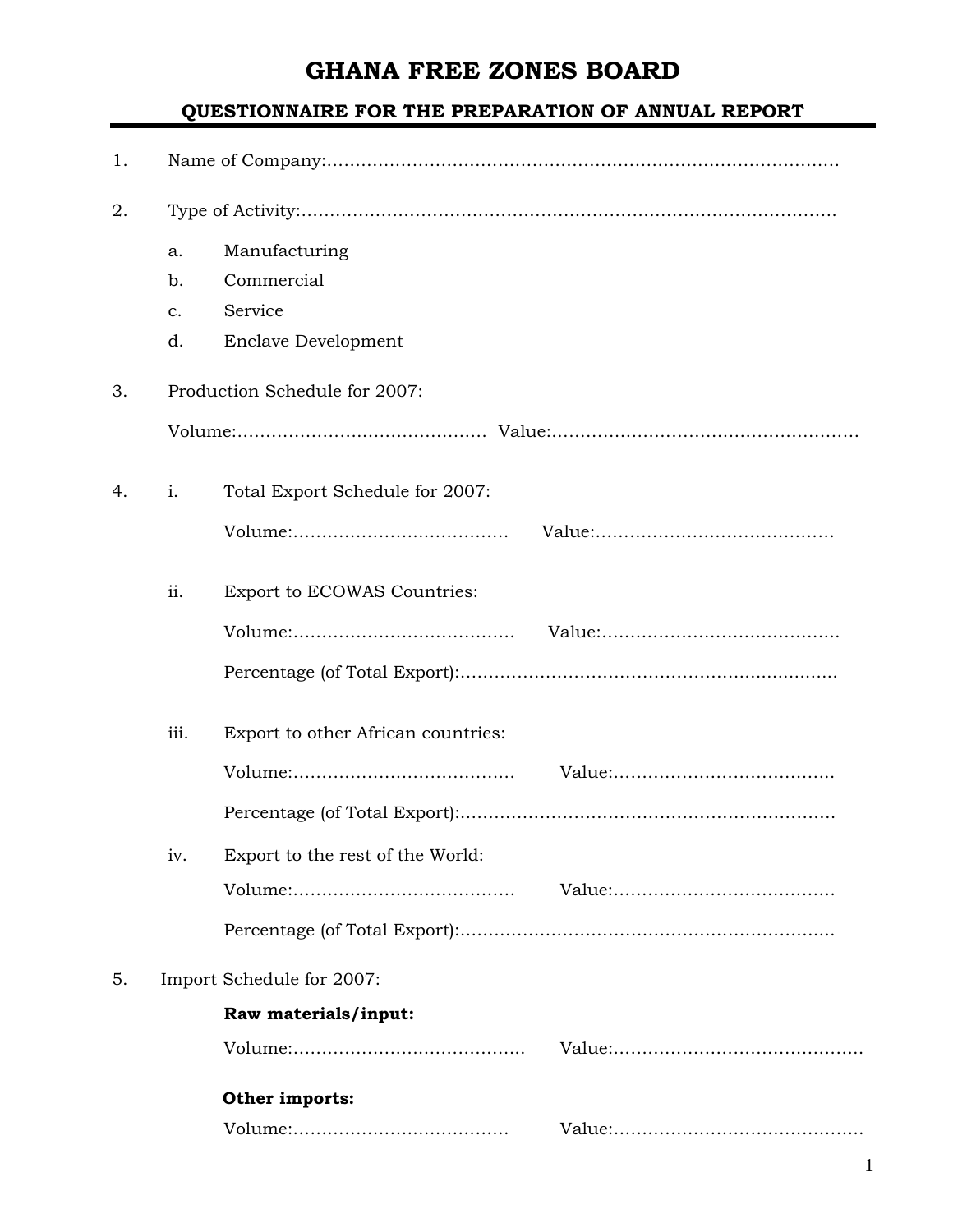6. Locals Sales:

7. Employment Schedule for 2007:

| <b>Employment Category</b> | Nat. M. F. |   |          | Exp. M. F. |  |
|----------------------------|------------|---|----------|------------|--|
| Managerial Staff           | .          | . | $\cdots$ | .          |  |
| Tech. & Supervisory Staff  |            | . | $\cdots$ | .          |  |
| Skilled                    | .          | . | $\cdots$ | $\cdots$   |  |
| Unskilled                  | .          |   | .        | .          |  |

8. Projected Employment for year 2008:

| <b>Employment Category</b> | Nat. M. F. |   |          | Exp. M. F. |  |
|----------------------------|------------|---|----------|------------|--|
| Managerial Staff           | .          | . | $\cdots$ | .          |  |
| Tech. & Supervisory Staff  |            | . | $\cdots$ | .          |  |
| Skilled                    | .          | . | $\cdots$ | $\cdots$   |  |
| Unskilled                  | .          | . | .        | .          |  |

9. Salaries/Wages Schedule year 2007:

| <b>Employment Category</b> | Nat. | Exp. |
|----------------------------|------|------|
| Managerial Staff           | .    | .    |
| Tech. & Supervisory Staff  | .    | .    |
| <b>Skilled</b>             | .    | .    |
| Unskilled.                 | .    | .    |

- 10. Actual total amount of Capital Invested in year 2007 alone: US\$................................ Total amount of Capital Invested (Cumulative): US\$..................................................
- 11. Total VAT and Import duties on 30% of annual production sold on domestic market in 2007: US\$…………………………………………………………………………………………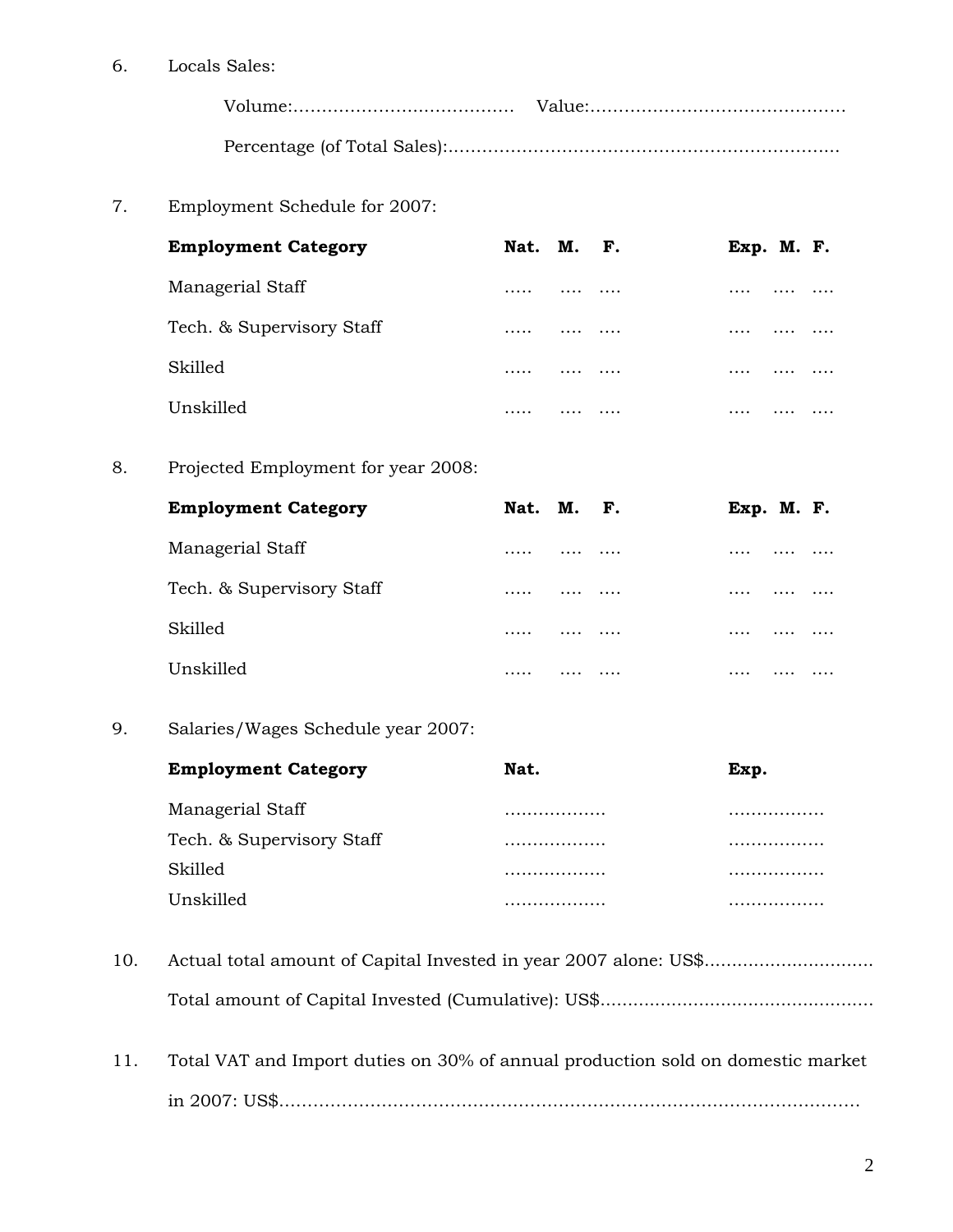| 12. | Total Income Tax paid by employees to Internal Revenue Service (IRS) in year 2007: |
|-----|------------------------------------------------------------------------------------|
| 13  |                                                                                    |
| 14. |                                                                                    |
| 15. |                                                                                    |
| 16. |                                                                                    |
|     |                                                                                    |
|     |                                                                                    |
| 17. | Are any of these problems related to CEPS, GPHA, IMMIGRATION, EPA etc?             |
| 18. |                                                                                    |
|     |                                                                                    |
|     |                                                                                    |
| 19. |                                                                                    |
|     |                                                                                    |
|     |                                                                                    |
|     |                                                                                    |
|     |                                                                                    |
| 20. |                                                                                    |
| 21. |                                                                                    |
|     |                                                                                    |
|     |                                                                                    |
|     |                                                                                    |
| 22. |                                                                                    |
|     |                                                                                    |
|     |                                                                                    |